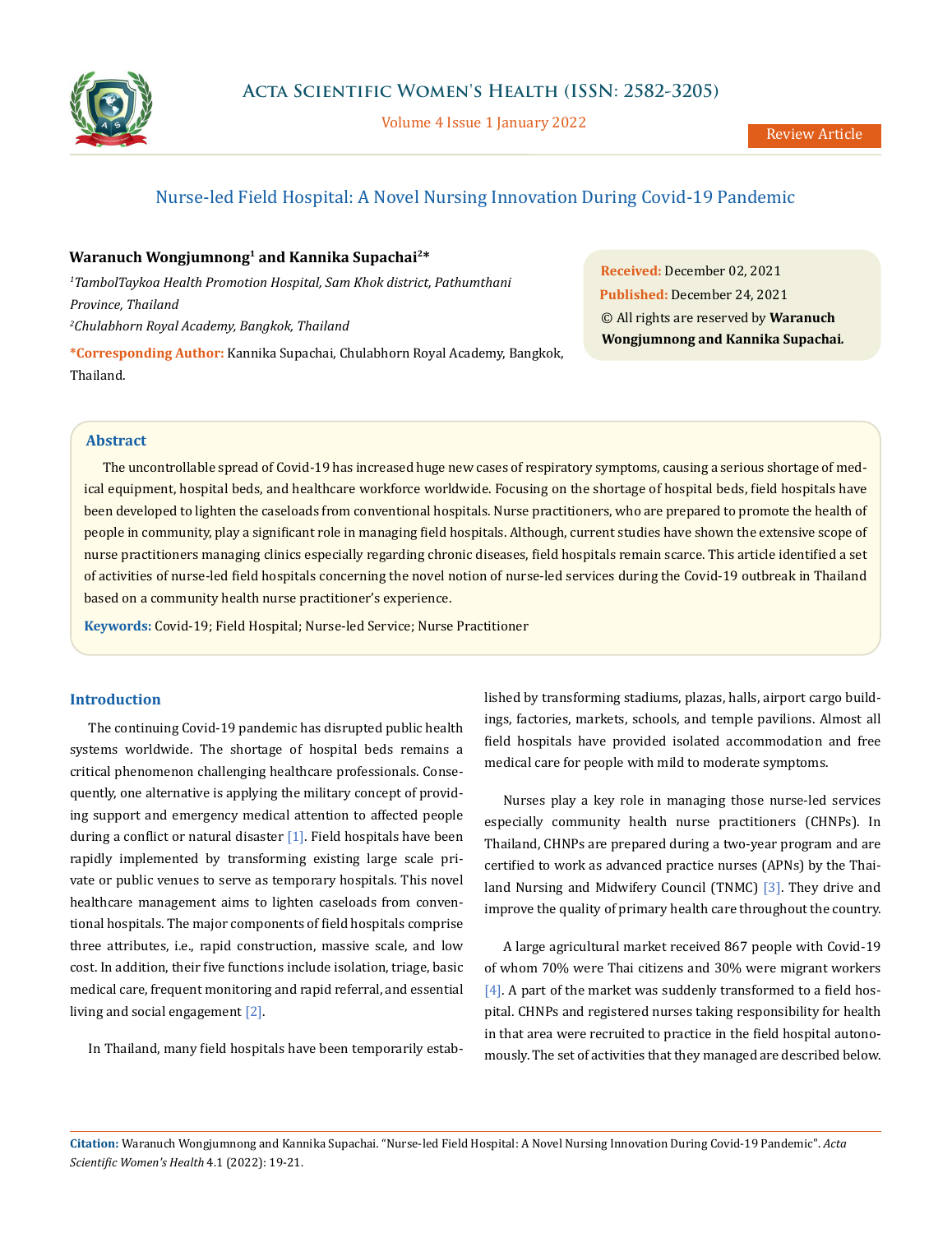## **Simulate the field hospital as a community**

As primary care nurses they simulated the field hospital as a community where people and environment were the major components directly affecting each other. Following clinical parameters, people with Covid-19 were isolated for 14 days to control the disease. Gathering hundreds to thousands of people with different experiences and backgrounds in a field hospital without privacy affected physical and psychological aspects of all concerned. A trusting atmosphere was promoted by ensuring citizens in the community would receive essential life support, security and safety. Moreover, holistic care was provided for all, and environmental health was maintained and managed based on infectious control standards to prevent indoor and outdoor transmission. In addition, community regulations were established and maintained based upon overall commitment and compliance until citizens were discharged from the community.

## **Empower group leaders**

While caring for the high volume of people with Covid-19, about five nurses took responsibility for each shift. To achieve the mission of ensuring all must remain safe, they managed gender-specific zoning and group identification. The community participation concept was used to reach these goals. Therefore, they empowered leaders for each group as nurse assistants to disseminate health information and perform required routine tasks such as distributing essential life support and monitoring temperature and pulse. Within some groups, leaders were immigrants who demonstrated service-mind skills, were willing to learn new things and could communicate in Thai. Moreover, leaders were trained to use basic medical equipment and record medical data to reduce patientnurse contact time.

#### **Early detection of silent symptoms**

Even people with Covid-19 reported feeling well, but many had low levels of oxygen in their blood. This constituted a silent symptom or early warning sign that nurses must be concerned with and monitor. Normal levels of oxygen are usually 95% or higher. When pulse oximeter showed the percentage of oxygen was lower than that level, medical care by oxygen therapy was needed. Actions for detecting of silent symptoms early on, showing concern to maintain safety and protect life as well as instituting a referral system to conventional hospitals were prepared.

#### **Use app platform to support communication**

When high temperatures up to 40 degrees Celsius were noted, nurses wore full PPE (personal protective equipment) no longer than two hours. To communicate with people with Covid-19 needed communication technology assistance. At present, numerous communication platforms benefitting healthcare systems were created. This mission used line application to support communication among people with Covid-19 and aided nurses to continue communication while maintaining distance. Choosing the best app platform that people could use easily and become familiar with was needed for health benefits during the disaster.

## **Discussion and Conclusion**

Nurse-led services or nurse-led clinics have been defined based on what nursing management was performed at the sites [5]. Models of nurse-led services are differentiated by degree of autonomy. Nurses may lead services or be a part of nurse-led services under the supervision of a qualified or specifically trained nurse  $[6]$ .

While nurse-led services have been recognized to reform quality of care, reduce cost, and increase patients' satisfaction of chronic illness worldwide [7-9], nurse-led field hospitals constituted novel nurse-led services during the emergency created by the Covid-19 outbreak. Those actions represented the experience of Thai community health nurse practitioners to manage field hospitals. Nurseled field hospitals require more insights and further research to determine and refine the relevant best practices.

Moreover, learning from Covid-19 pandemic has motivated nurses to prepare and develop competencies for combating debilitating conditions using foresight to contend with mutation variants or novel emerging diseases. Innovation of nurse-led services for those situations remains a major challenge requiring unlimited judgment during this disruptive era.

### **Bibliography**

- 1. [Bakowswi J. "A mobile hospital its advantages and functional](https://www.researchgate.net/publication/312919520_A_mobile_hospital_-_Its_advantages_and_functional_limitations)  limitations". *[International Journal of Safety and Security Engi](https://www.researchgate.net/publication/312919520_A_mobile_hospital_-_Its_advantages_and_functional_limitations)neering* [6.4 \(2016\): 746-754.](https://www.researchgate.net/publication/312919520_A_mobile_hospital_-_Its_advantages_and_functional_limitations)
- 2. Chen S., *et al*[. "Fangcang shelter hospitals: a novel concept](https://www.thelancet.com/journals/lancet/article/PIIS0140-6736(20)30744-3/fulltext)  [for responding to public health emergencies".](https://www.thelancet.com/journals/lancet/article/PIIS0140-6736(20)30744-3/fulltext) *The Lancet* [395.10232 \(2020\): P1305-1314.](https://www.thelancet.com/journals/lancet/article/PIIS0140-6736(20)30744-3/fulltext)

**Citation:** Waranuch Wongjumnong and Kannika Supachai*.* "Nurse-led Field Hospital: A Novel Nursing Innovation During Covid-19 Pandemic". *Acta Scientific Women's Health* 4.1 (2022): 19-21.